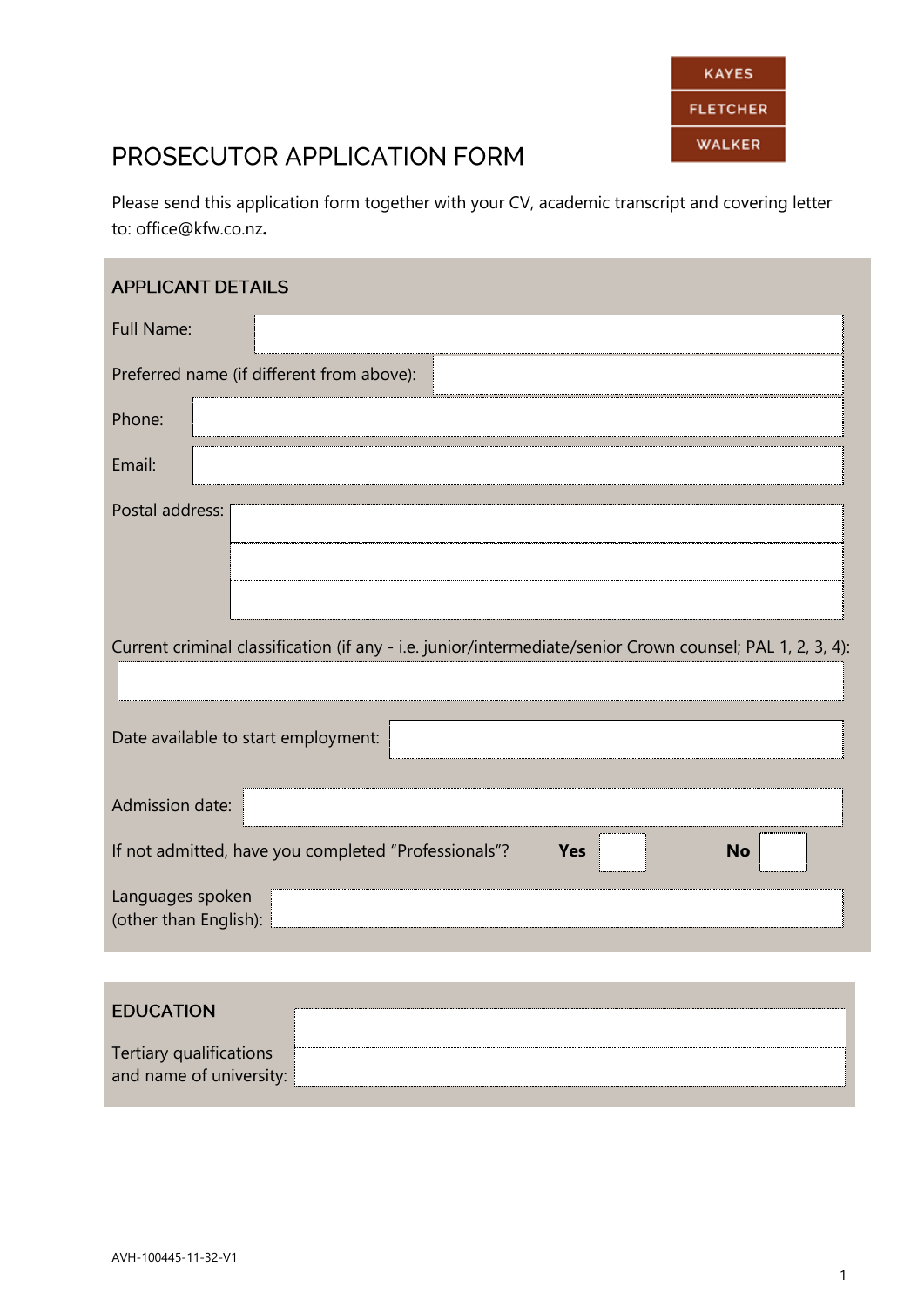

#### **CRIMINAL**

| Do you have any criminal        |     |                               |    |
|---------------------------------|-----|-------------------------------|----|
| convictions or charges pending? | Yes | ----------------------------- | No |

If so, please list:

| Yes | ,,,,,,,,,,,,,,,,,,,,,,,,,,,,,,,<br><u> โมมมนมนมนมนมนมนมนมน</u> |  |
|-----|----------------------------------------------------------------|--|
|     |                                                                |  |
|     |                                                                |  |

# **LAW SOCIETY/COMPLAINTS** Do you hold a current NZ practising certficate? **Yes No** Have you been the subject of any NZ or overseas litigation or Law Society complaints? **Yes No** If so, please provide details:

| <b>REFEREES</b>                                                                                                            |  |
|----------------------------------------------------------------------------------------------------------------------------|--|
| Please provide contact<br>details for two work-related<br>referees (or academic referees if<br>you are a recent graduate): |  |
|                                                                                                                            |  |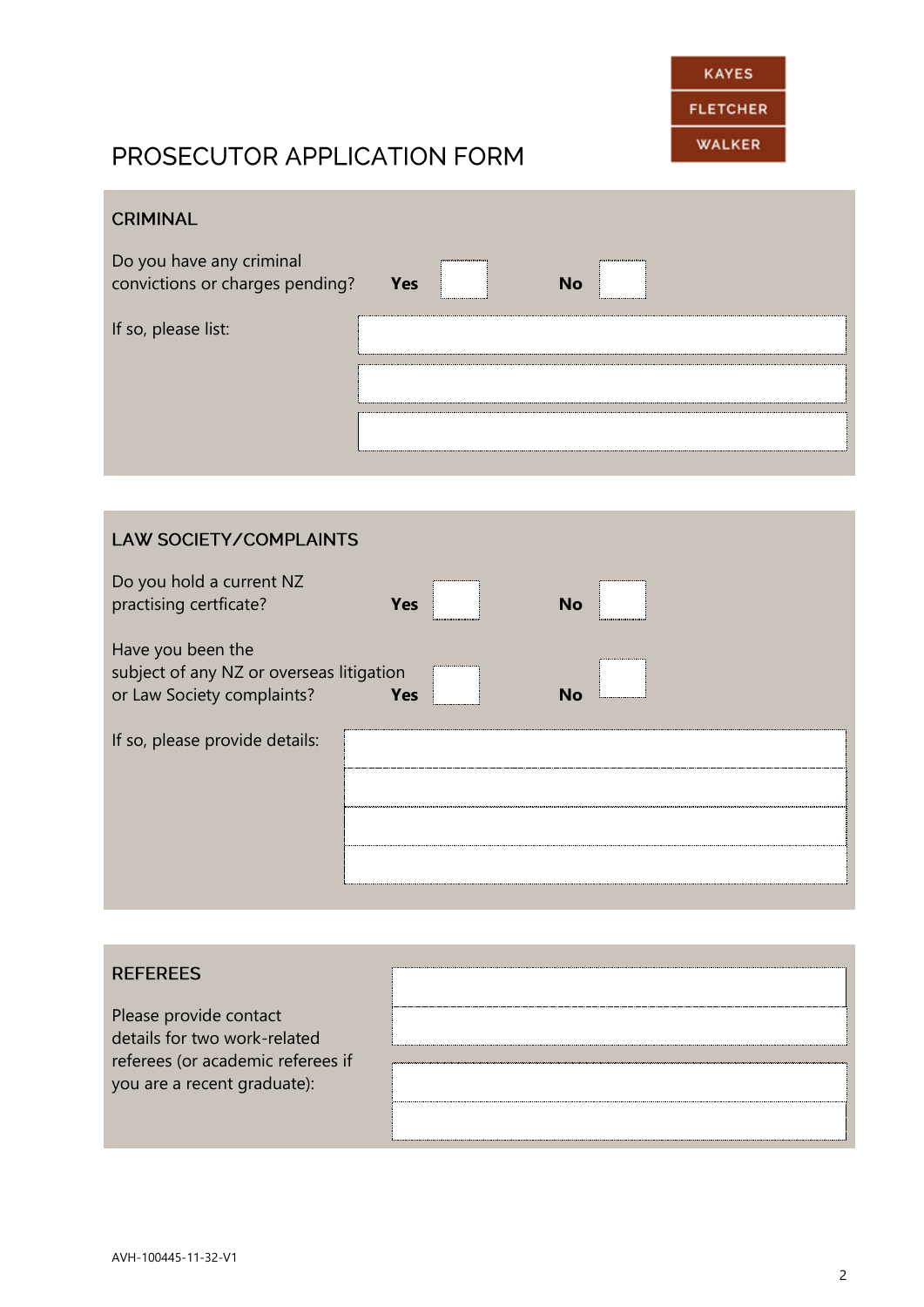

#### **DECLARATION AND SIGNATURE**

- I consent to Kayes Fletcher Walker Limited contacting any referees named in this form.
- I consent to Kayes Fletcher Walker Limited obtaining information from the academic institution(s) I attended in order to confirm my qualifications.
- I consent to Kayes Fletcher Walker Limited obtaining information about me from the New Zealand Law Society or the relevant overseas law society to confirm the information I have provided in this form.
- I declare that the statements made in this form and the other documents that comprise my application are true and complete.

| $\overline{\phantom{0}}$ |  |  |
|--------------------------|--|--|
|                          |  |  |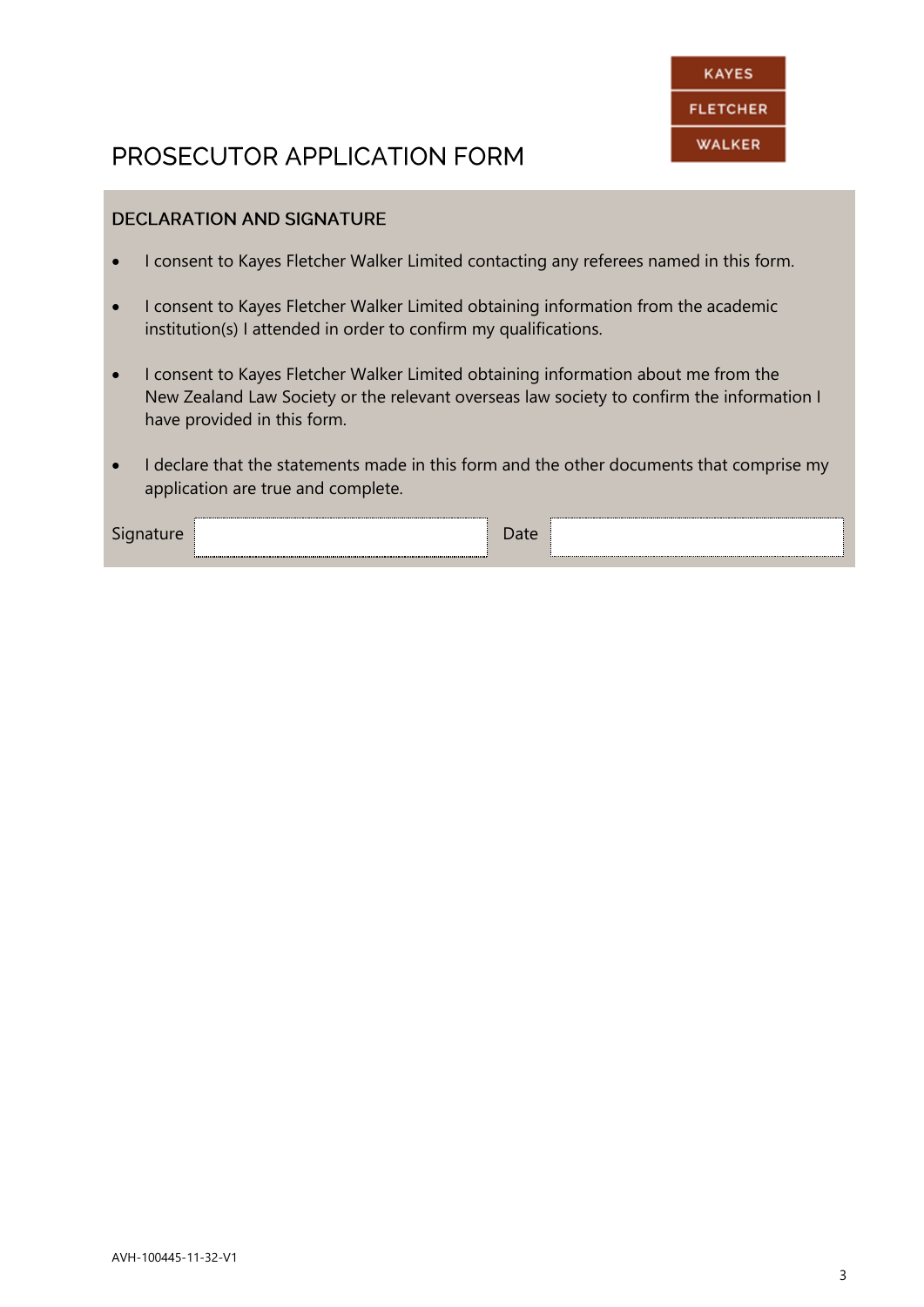|                                                | Please complete this section in relation to four recent cases in which you were involved. |
|------------------------------------------------|-------------------------------------------------------------------------------------------|
| CASE <sub>1</sub>                              |                                                                                           |
| Case name:                                     |                                                                                           |
| Charge(s)<br>(or nature of<br>claim if civil): |                                                                                           |
| Number of<br>defendants:                       |                                                                                           |
| Date of trial/ hearing:                        |                                                                                           |
| Length of trial/ hearing:                      |                                                                                           |
| Court:                                         |                                                                                           |
| Judge:                                         |                                                                                           |
| Other counsel:                                 |                                                                                           |
|                                                |                                                                                           |
| Your involvement in the case:                  |                                                                                           |
|                                                |                                                                                           |
|                                                |                                                                                           |
|                                                |                                                                                           |
|                                                |                                                                                           |
|                                                |                                                                                           |
|                                                |                                                                                           |

Number of jury trials as sole/lead counsel:

Number of jury trials as junior counsel:

#### **SUMMARY OF RECENT CASES**

Please complete this section in relation to four recent cases in which you were involved.

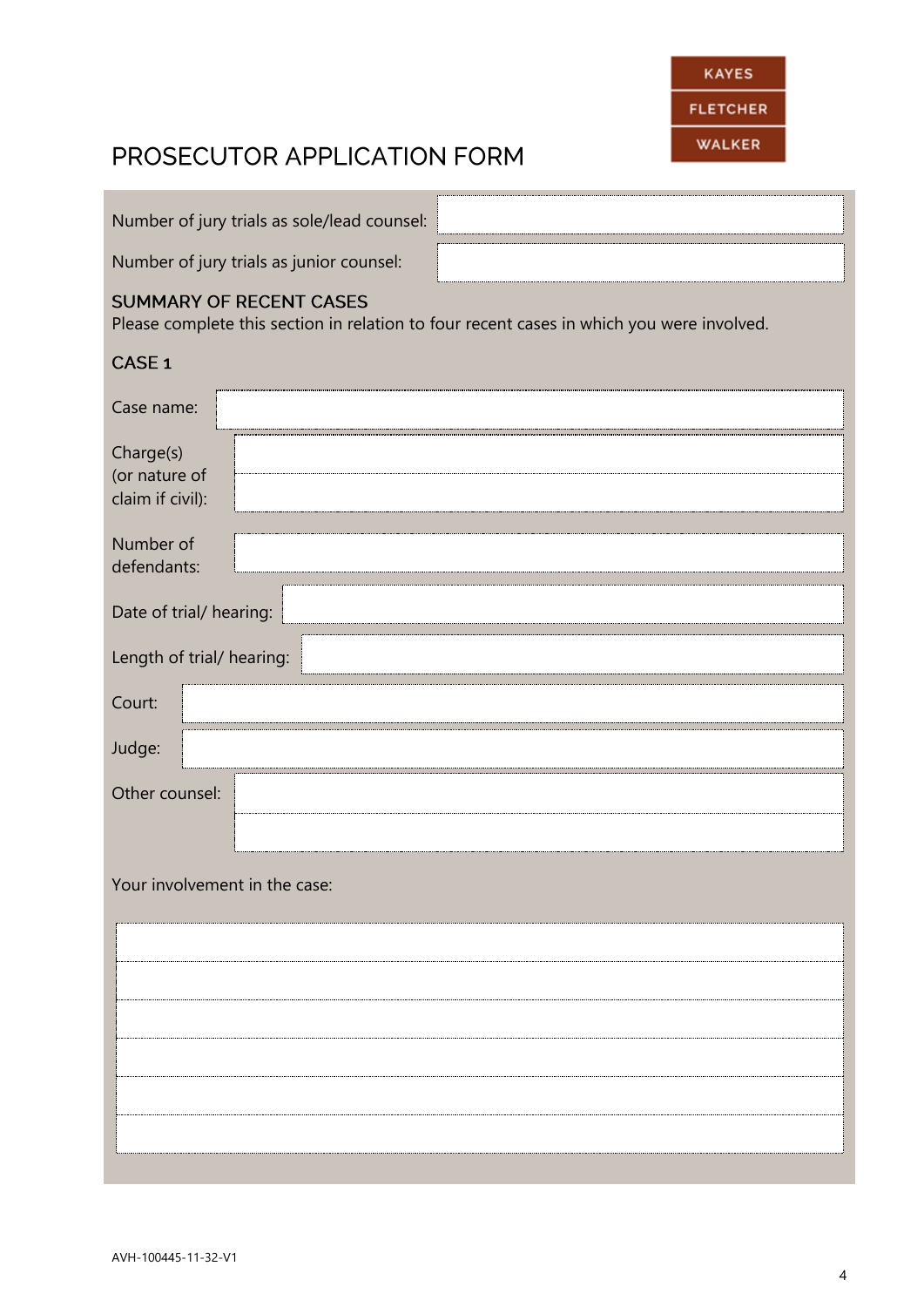

| CASE <sub>2</sub>                              |
|------------------------------------------------|
| Case name:                                     |
| Charge(s)<br>(or nature of<br>claim if civil): |
| Number of<br>defendants:                       |
| Date of trial/ hearing:                        |
| Length of trial/ hearing:                      |
| Court:                                         |
| Judge:                                         |
| Other counsel:                                 |
|                                                |
| Your involvement in the case:                  |
|                                                |
|                                                |
|                                                |
|                                                |
|                                                |
|                                                |
|                                                |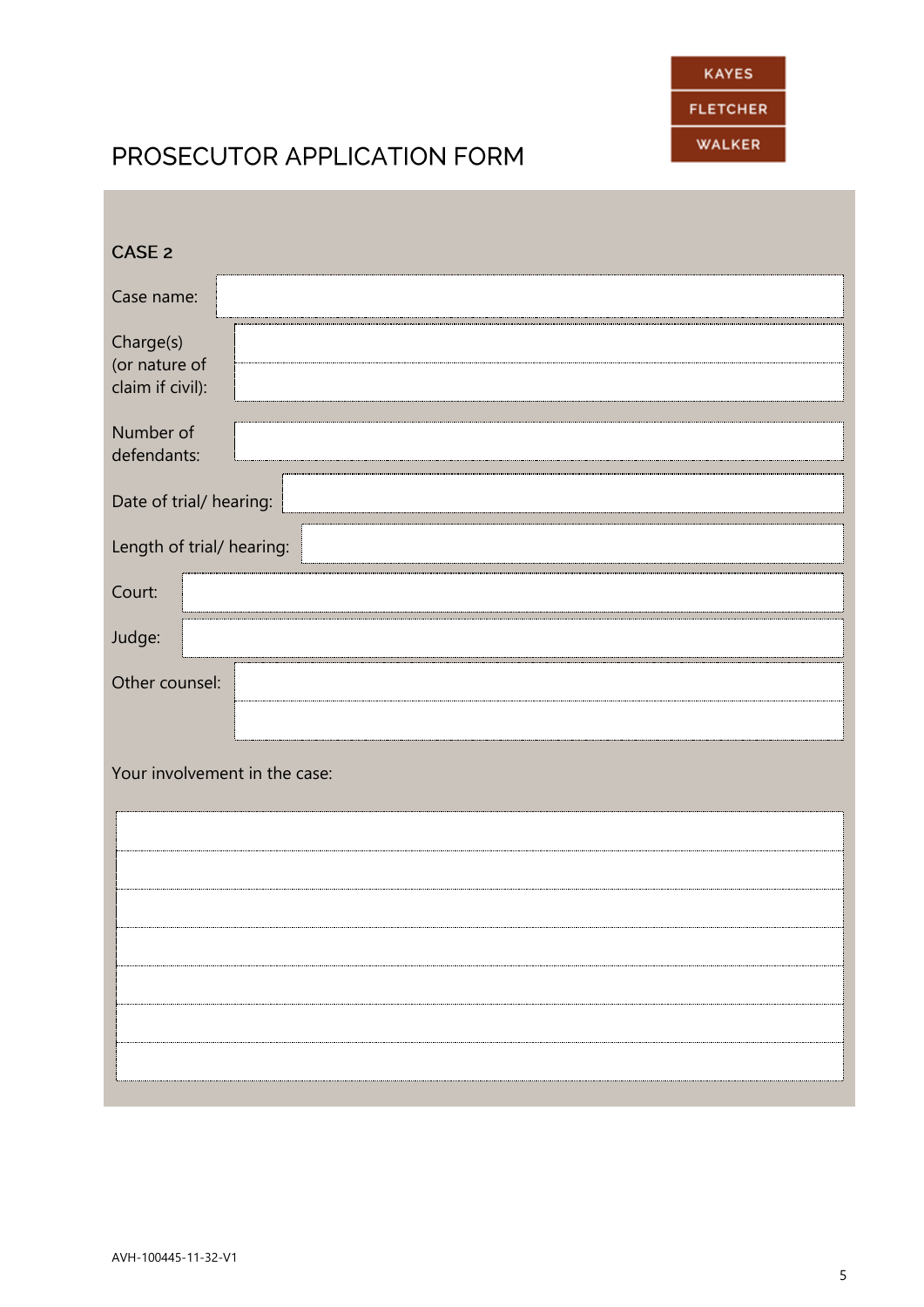

| CASE <sub>3</sub>                              |  |
|------------------------------------------------|--|
| Case name:                                     |  |
| Charge(s)<br>(or nature of<br>claim if civil): |  |
| Number of<br>defendants:                       |  |
| Date of trial/ hearing:                        |  |
| Length of trial/ hearing:                      |  |
| Court:                                         |  |
| Judge:                                         |  |
| Other counsel:                                 |  |
|                                                |  |
| Your involvement in the case:                  |  |
|                                                |  |
|                                                |  |
|                                                |  |
|                                                |  |
|                                                |  |
|                                                |  |
|                                                |  |